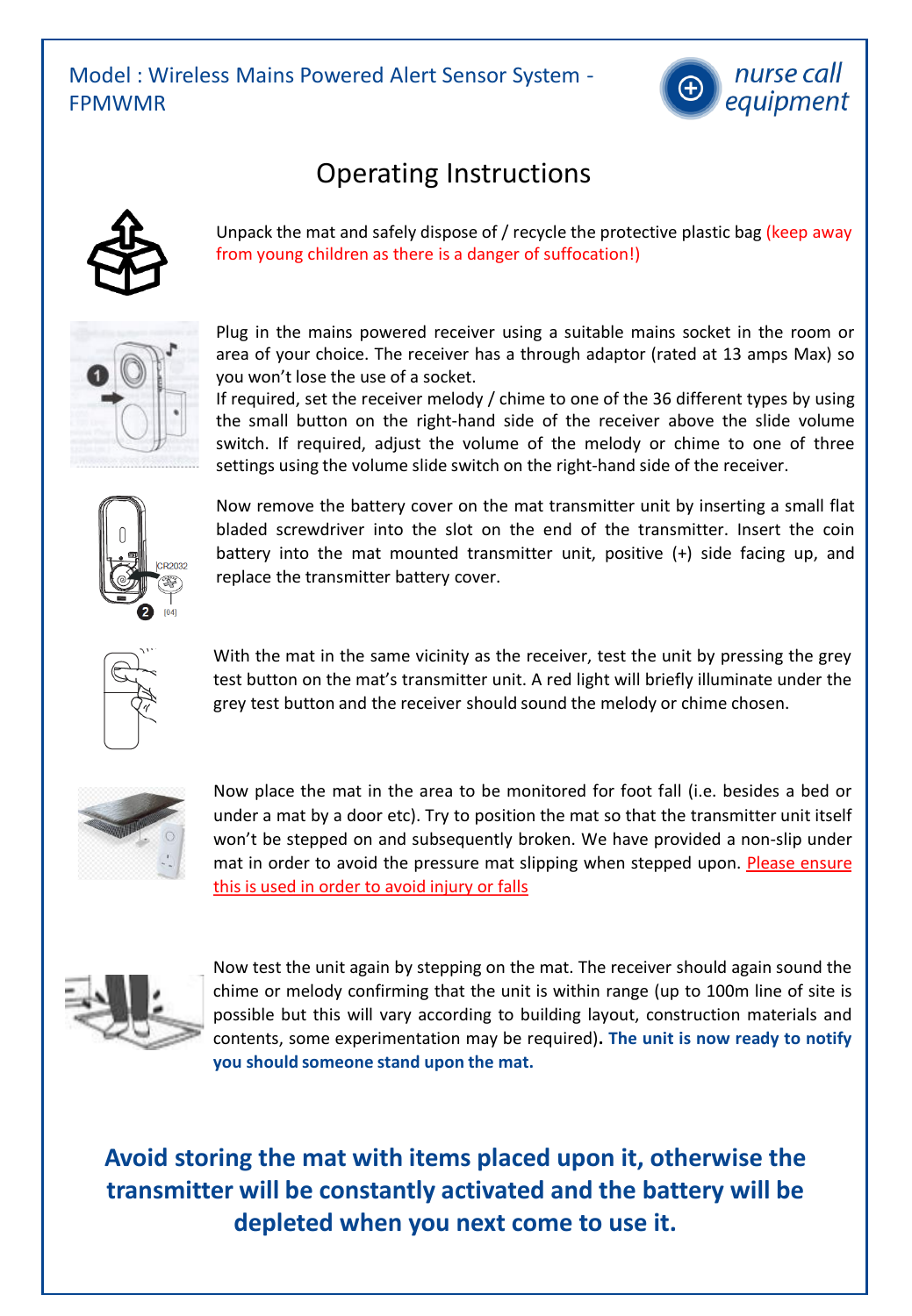Model : Wireless Mains Powered Alert Sensor System - FPMWMR



## **Care Instructions**



The equipment is for internal use only, keep away from direct heat and sunlight. Use only a damp cloth with a little soap to wipe the pressure mat clean. The mains powered receiver and the battery powered mat transmitter must only be cleaned with a dry cloth and never water or solutions of any kind. The non-slip mat should be cleaned by carefully rinsing the mat under warm running water to remove dust and fibres, this will reactivate the non-slip properties of the mat. To avoid irreparable damage, the pressure mat must not be folded or creased, it must only be used and stored flat. Damage caused to the equipment from improper use / storage are not covered by our warranty. The batteries for the transmitter unit are also excluded from our warranty but we have included a spare transmitter battery for your convenience. Please see the enclosed sheet for details on battery replacement and if necessary, pairing of the transmitter to the receiver unit.

**If you should have any questions regards the operation or maintenance of the unit then please email us at info@nursecallequipment.co.uk**

> Nurse Call Equipment Call us: 0333 090 5492 Visit us online: [nursecallequipment.co.uk](mailto:sales@nursecallequipment.co.uk)